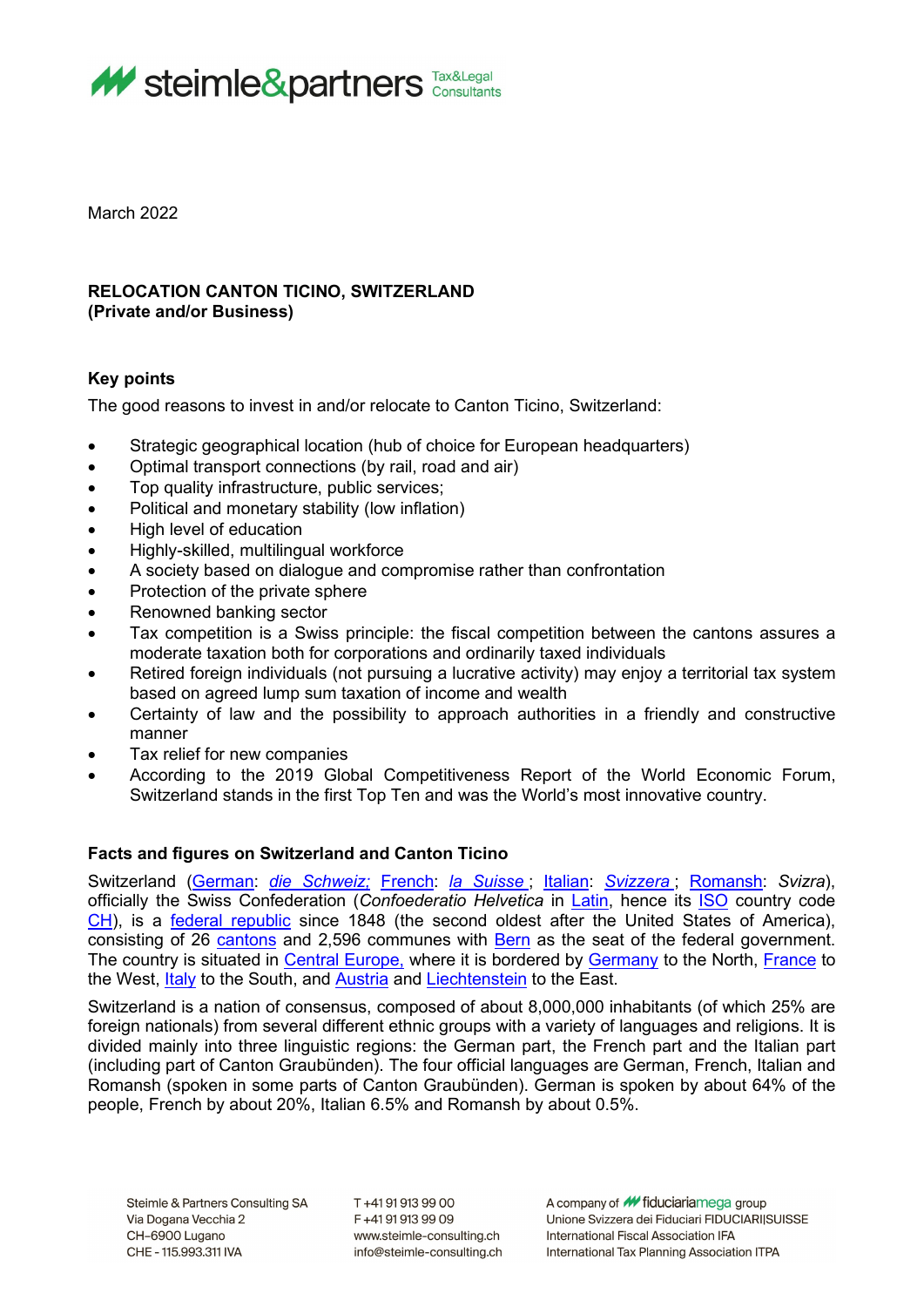

Because of its location (landlocked by France, Germany, Liechtenstein, Austria and Italy), Switzerland has traditionally been and will continue to be at the crossroads of major international trade routes. From Switzerland, you can reach many major European cities in two hours or less.

### **Canton Ticino**

### *A business-oriented, tax-friendly, safe, and beautiful environment*

Canton Ticino, with an area of 2,812 sq.km, or 6.8% of the total area of Switzerland, and a population of 330,000, is the only Swiss canton situated entirely South of the Alps.

With an annual average of more than 2,300 hours of sunshine, Canton Ticino enjoys mild winters and Mediterranean temperatures in the summer, and has the richest vegetation in Switzerland.

The proximity to Italy has defined the special lifestyle of Canton Ticino, offering a wide range of gastronomic and other delights. Milan, where one can enjoy endless shopping, theatre, opera, concerts and other cultural events, is just one hour's drive away.

The airport of Milan Malpensa can be reached within one hour's drive and a regular train service is available to Lugano, whereas Zurich airport can be reached either by car or train in less than 2 hours.

Lugano airport is open for private flights.

The language spoken in Ticino is of course Italian, but a lot of people also speak English, French and German.

The capital of Canton Ticino is Bellinzona, seat of the cantonal government. With its 57,000 inhabitants, Lugano is the largest town in Ticino, the most important place from a financial and economic point of view. In fact, Lugano is the third financial center in Switzerland after Zurich and Geneva and offers interesting shopping opportunities such as the Via Nassa or the nearby Fox Town Shopping Mall in Mendrisio, one of the biggest in Europe.

Another rather important town is Locarno-Ascona, situated in the "Sopraceneri".

This area is well-known for its beautiful landscapes and very sunny and warm climate and is extremely popular amongst foreign nationals. Each year in June, Ascona houses one of the most famous jazz festivals in the world, whereas Locarno is the seat of the International Film Festival that takes place each year in August: [www.pardo.ch](http://www.pardo.ch/)

### **Multicultural community and lifestyle**

*Bellinzona* [www.bellinzonaevalli.ch](http://www.bellinzonaevalli.ch/) or [www.bellinzona.ch](http://www.bellinzona.ch/)

Bellinzona is the capital of Canton Ticino and seat of the Cantonal Government.

The territory of Bellinzona has grown over the centuries around the three characteristic castles of this region, which are part of the UNESCO World Heritage since 2000, developing a multicultural identity thanks to its enviable location, where the roads leading to the St. Gotthard, Lukmanier and San Bernardino cross.

The city constitutes at the same time a passage to Italy coming from the north and the access to the Alps from the south.

Its characteristic corners and squares, its streets, the neoclassical theater and the perfectly restored old houses testify to visitors the history of this city of Lombard culture.

Richly decorated hotels and beautiful churches embellish the many narrow streets.

Nevertheless, the austere charm of this medieval city also conceals the energetic vitality of a modern crossroads dedicated to trade and encounters.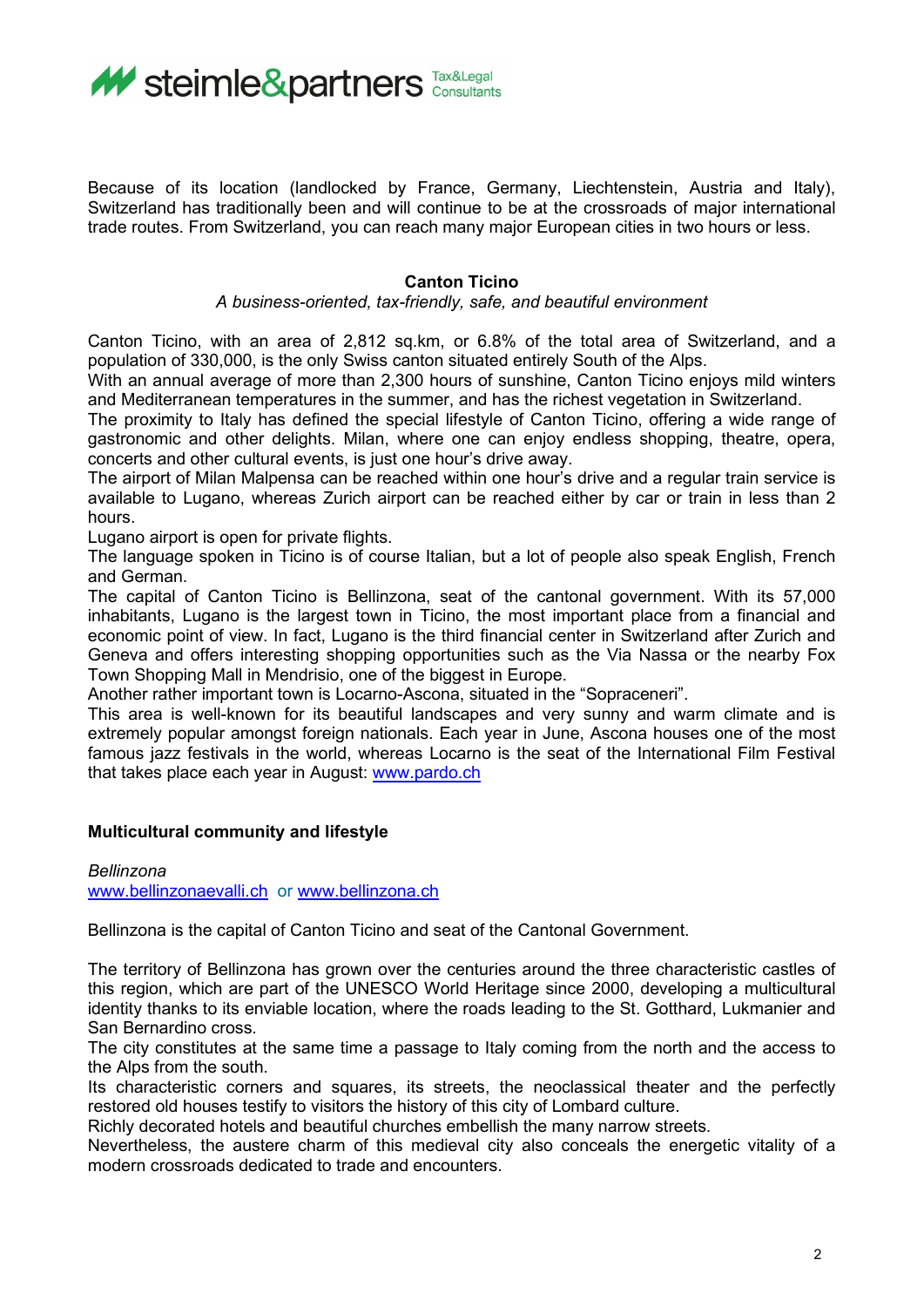

The many boutiques and stores, specialty stores and cafes invite you to stroll and enjoy the relaxed atmosphere.

On Saturdays, the historic city center hosts a large weekly market.

Zurich is reachable by train in 1 hour 37 minutes thanks to the new Alptransit tunnel.

*Lugano and its greater area* <https://www.luganoregion.com/en>

Lugano is the commercial business and financial centre of Canton Ticino and offers moreover a good choice of cultural events.

In 2015 the opening of a new cultural centre – the LAC (Lugano Art and Culture) www.luganolac.ch which hosts concerts, stage performances and exhibitions, was celebrated.

The LAC is home to the Art Museum of Italian Switzerland (MASI), Lugano [\(www.masilugano.ch\)](http://www.masilugano.ch/), which resulted from the union of the Cantonal Art Museum and the Art Museum of the City of Lugano. The activity of MASI takes place in parallel in two locations: the main one is located in the new building of the LAC and the other in the 'Royal Palace', formerly home to the Museo Cantonale d'Arte (Cantonal Art Museum).

The city has every variety of shops and restaurants. There are limitless outdoor activities both on and alongside Lake Lugano, including 40 of Europe's best mountain bike routes. The International Jazz Festival, Blues to Bop and other renowned events attract visitors from all over Europe. As a result, French, German and English are likely to be heard on the streets, in addition to the city's native Italian.

# **Education, training and research**

Franklin University Switzerland [www.fus.edu](http://www.fus.edu/) 

The Franklin University Switzerland is accredited in both the United States and by the Swiss university system and provides a four-year liberal arts bachelor degree program as well as master degree course in a multi-cultural, international academic environment.

TASIS The American School in Switzerland [www.tasis.ch](http://www.tasis.ch/)

The attractiveness of Ticino and its international exposure is confirmed by the presence of the oldest American boarding school in Europe, TASIS, The American School in Switzerland.

International School of Ticino (Private school 3 to 18/19 years) [www.isticino.com](http://www.isticino.com/)

Scuola Montessori (only recognized Montessori school in Ticino from 3 – 15 years) [www.irmamontessori.ch](http://www.irmamontessori.ch/) 

University of Lugano and the Academy of Architecture of Mendrisio [www.usi.ch/en](http://www.usi.ch/en) [www.arc.usi.ch/en](http://www.arc.usi.ch/en)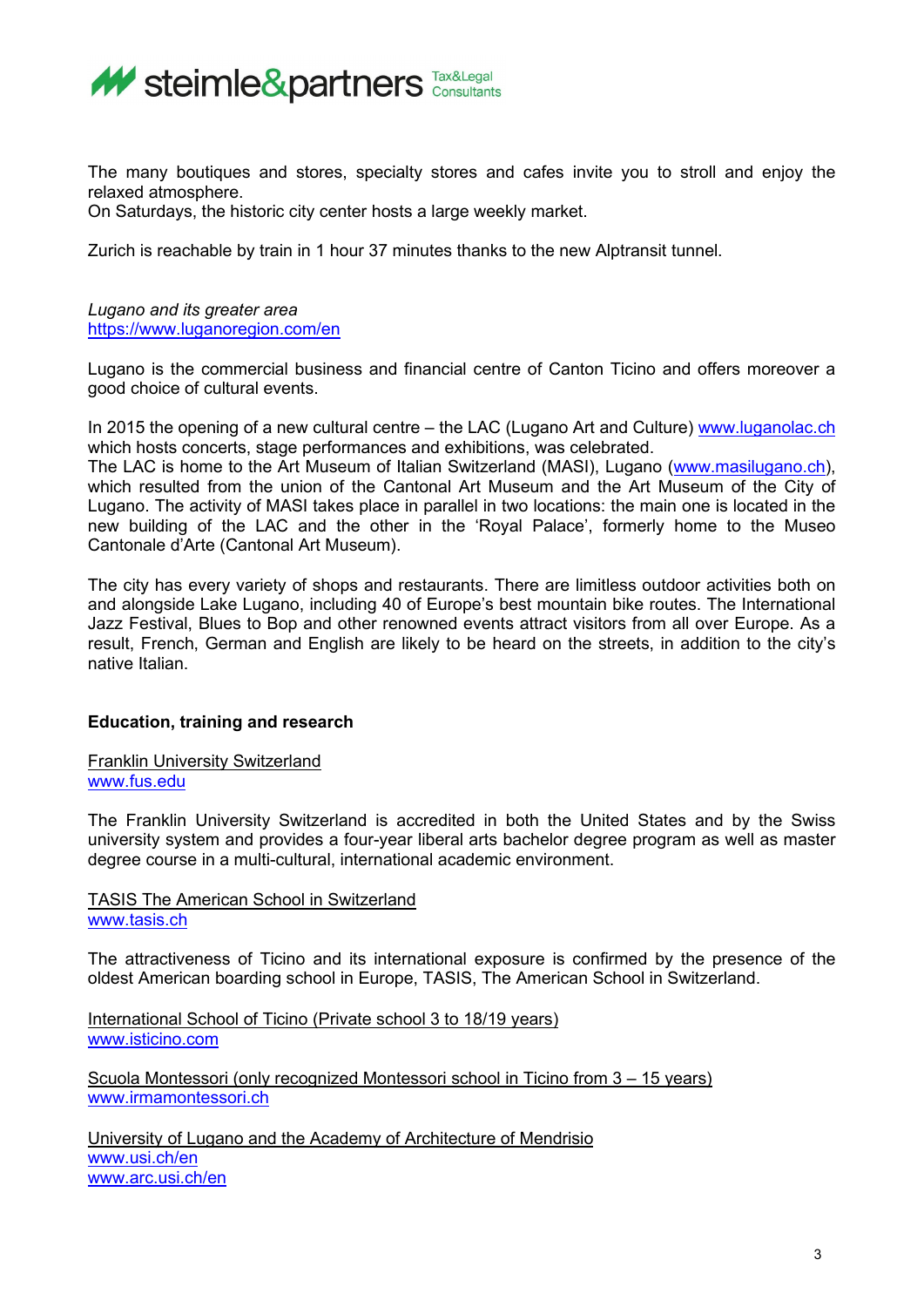

The University of Lugano (USI) offers a highly innovative research spectrum in an international environment. As such, USI is both rooted in the Swiss university system, as well as linked to numerous international research networks. In September 2021, the new Campus East has been inaugurated in Lugano, offering Academy of [Architecture,](https://www.arc.usi.ch/en?_gl=1*y4yu2s*_ga*NTczMzMxMjc2LjE2MzQ3MTY0Mzg.*_ga_89Y0EEKVWP*MTYzNDcxNjQzNy4xLjEuMTYzNDcxNjg2My40OA..&_ga=2.180775969.72663862.1634716438-573331276.1634716438) Faculty of [Communication,](https://www.com.usi.ch/en?_gl=1%2A6sft8%2A_ga%2ANTczMzMxMjc2LjE2MzQ3MTY0Mzg.%2A_ga_89Y0EEKVWP%2AMTYzNDcxNjQzNy4xLjEuMTYzNDcxNjg2OS40Mg..&_ga=2.243819011.72663862.1634716438-573331276.1634716438) Culture and [Society,](https://www.com.usi.ch/en?_gl=1%2A6sft8%2A_ga%2ANTczMzMxMjc2LjE2MzQ3MTY0Mzg.%2A_ga_89Y0EEKVWP%2AMTYzNDcxNjQzNy4xLjEuMTYzNDcxNjg2OS40Mg..&_ga=2.243819011.72663862.1634716438-573331276.1634716438) Faculty of [Biomedical](https://www.biomed.usi.ch/en?_gl=1%2Agtjnvu%2A_ga%2ANTczMzMxMjc2LjE2MzQ3MTY0Mzg.%2A_ga_89Y0EEKVWP%2AMTYzNDcxNjQzNy4xLjEuMTYzNDcxNzIyMi4zMQ..&_ga=2.181938209.72663862.1634716438-573331276.1634716438) Sciences, Faculty of [Economics](https://www.eco.usi.ch/en?_gl=1%2A1egtjmo%2A_ga%2ANTczMzMxMjc2LjE2MzQ3MTY0Mzg.%2A_ga_89Y0EEKVWP%2AMTYzNDcxNjQzNy4xLjEuMTYzNDcxNzI1OC42MA..&_ga=2.173632293.72663862.1634716438-573331276.1634716438) and Faculty of [Informatics.](https://www.inf.usi.ch/en?_gl=1%2A1hgrysn%2A_ga%2ANTczMzMxMjc2LjE2MzQ3MTY0Mzg.%2A_ga_89Y0EEKVWP%2AMTYzNDcxNjQzNy4xLjEuMTYzNDcxNzI5Mi4yNg..&_ga=2.173632293.72663862.1634716438-573331276.1634716438) 

Thanks to its unique geographical position, USI has rapidly emerged as an academic bridge between Northern Italy and the rest of Switzerland. It has developed important partnerships with universities and research centers in Europe, the United States, and China.

Also, the Academy of Architecture founded in 1996 by Mario Botta in Mendrisio, 10km from Lugano, is an integral part of USI.

### SUPSI: the Swiss University of Applied Sciences in Canton Ticino [www.supsi.ch/home\\_en.html](http://www.supsi.ch/home_en.html)

The University of Applied Sciences and Arts of Southern Switzerland (SUPSI), in the Lugano region, offers more than 30 Bachelors and Masters courses of study, as well as continuing education programs, and is attended by thousands of professionals. It carries out applied research in numerous key sectors.

Swiss National Supercomputing Centre [www.cscs.ch](http://www.cscs.ch/)

Founded in 1991, CSCS, the Swiss National Supercomputing Centre, develops and promotes technical and scientific services for the Swiss research community in the fields of high-performance computing. CSCS enables world-class scientific research by pioneering, operating and supporting leading-edge supercomputing technologies. The center collaborates with domestic and foreign researchers, and carries out its own research in scientific computing. Located at Manno, near Lugano, in the southern, Italian-speaking part of Switzerland, CSCS is an autonomous unit of the [Swiss Federal Institute of Technology in Zurich \(ETH Zurich\)](https://ethz.ch/en.html)

Foundation Agire [www.agire.ch/en](http://www.agire.ch/en)

Established in 2011 as a public-private partnership it fosters the innovation and entrepreneurship in Ticino, leading to an increase in economic competitiveness and the creation of high-skilled jobs.

#### Institute for research in biomedicine [www.irb.usi.ch](http://www.irb.usi.ch/)

The IRB was founded in 2000 with the goal of advancing the study of human immunology and with particular emphasis on the mechanisms of host defence. Four independent groups set up their labs in Palazzo Fabrizia, at the foot of Castelgrande.

In 2009, the IRB signed a memorandum of understanding with the Polytechnic Institute of Zurich (ETHZ) and in 2010 it was affiliated to the Università della Svizzera italiana (USI). At USI, the IRB contributed to the establishment of the Faculty of Biomedical Sciences and to the creation of the PhD program (doctoral school) in Immunology and Cell Biology. In 2021, the IRB has joined the United World Antiviral Research Network [\(UWARN\)](https://cerid.uw.edu/uwarn), the organisation that brings together researchers from leading institutions in several countries around the globe to spot and confront emerging pandemic viruses.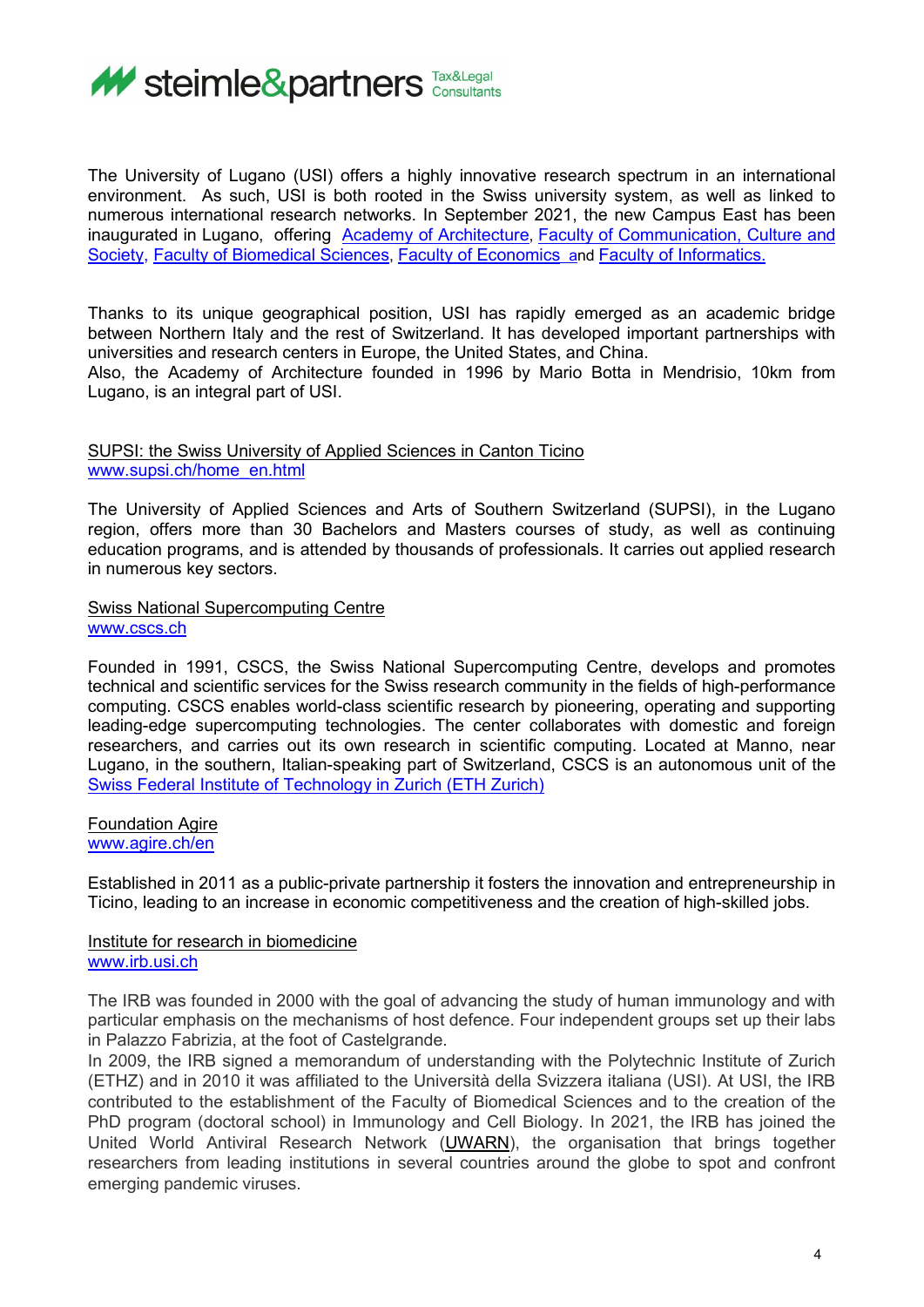

## Farma Industria Ticino

[www.farmaindustriaticino.ch](http://www.farmaindustriaticino.ch/)

Farma Industria Ticino (FIT), the association of chemical and pharmaceutical industries in the Swiss canton of Ticino, is a private organization founded in 1980 with the name ATICEF, with headquarters in Lugano.

Cardiocentro Ticino [www.cardiocentro.org/en](http://www.cardiocentro.org/en)

Cardiocentro Ticino is currently one of the most outstanding heart center in Switzerland, a state-ofthe-art clinic, highly specialized in cardiology, cardiac surgery and cardiac anesthesia. It is an institute associated with the University of Zurich since 2012 and compares favorably with the most prestigious international facilities of a similar nature.

# **Relocation for individuals**

*Moving to Canton Ticino* [\(for details see our article here\)](http://steimle.marketingtherapy.de/wp-content/uploads/2022/04/Relocation-for-EU-EFTA-citizens.pdf)

UE/EFTA citizens intending to transfer their domicile to Switzerland simply have to give proof that (i) they dispose of an adequate abode in Switzerland and (ii) they have sufficient financial means to maintain themselves and their family (by "sufficient", is intended an annual net income of ca CHF 60'000 for a married couple). If they are employed, showing the employment agreement is requested.

The migration rules and procedures for **Third State Nationals** however are more restricted and complicated. For detailed information, please see our article here

The internal procedures for regularizing the individual's administrative and fiscal position are clear, coherent and easy to understand.

Switzerland, in addition to short-term residence/work permits, offers the so-called long-term residence permit, "Permit B" allowing to stay in Switzerland for 5 years. The B permit will be renewed upon request and can be converted into a permanent domicile permit, "Permit C". Each and any change of address, nationality, change of surname or the move to another Canton or Commune must be communicated to the competent authorities within 14 days.

### **Acquisition of real estate** [\(for details please see our article here\)](http://steimle.marketingtherapy.de/wp-content/uploads/2022/04/Executive-summary-on-acquisition-and-use-of-real-estate-properties-edition-2022-1.pdf)

Generally speaking, the law restricts the acquisition of real estate in Switzerland by foreign individuals or Swiss-based companies controlled by foreign individuals. As a rule, these categories of persons need an authorization from the competent Cantonal authority.

Responsibility for enforcing the federal law on the acquisition of real estate by foreign individuals (the *Bundesgesetz über den Erwerb von Grundstücken durch Personen im Ausland*, also known as the "Lex Koller"), falls primarily upon the Canton in which the real estate is located. The authority designated by the Canton will decide whether or not a legal transaction requires authorization and is also responsible for granting or refusing that authorization. Authorization is granted only if the conditions set out in the federal law and, if applicable, in cantonal implementation legislation, are met.

It must be stressed that ownership of real estate in Switzerland does not entitle a foreign person to a residence permit.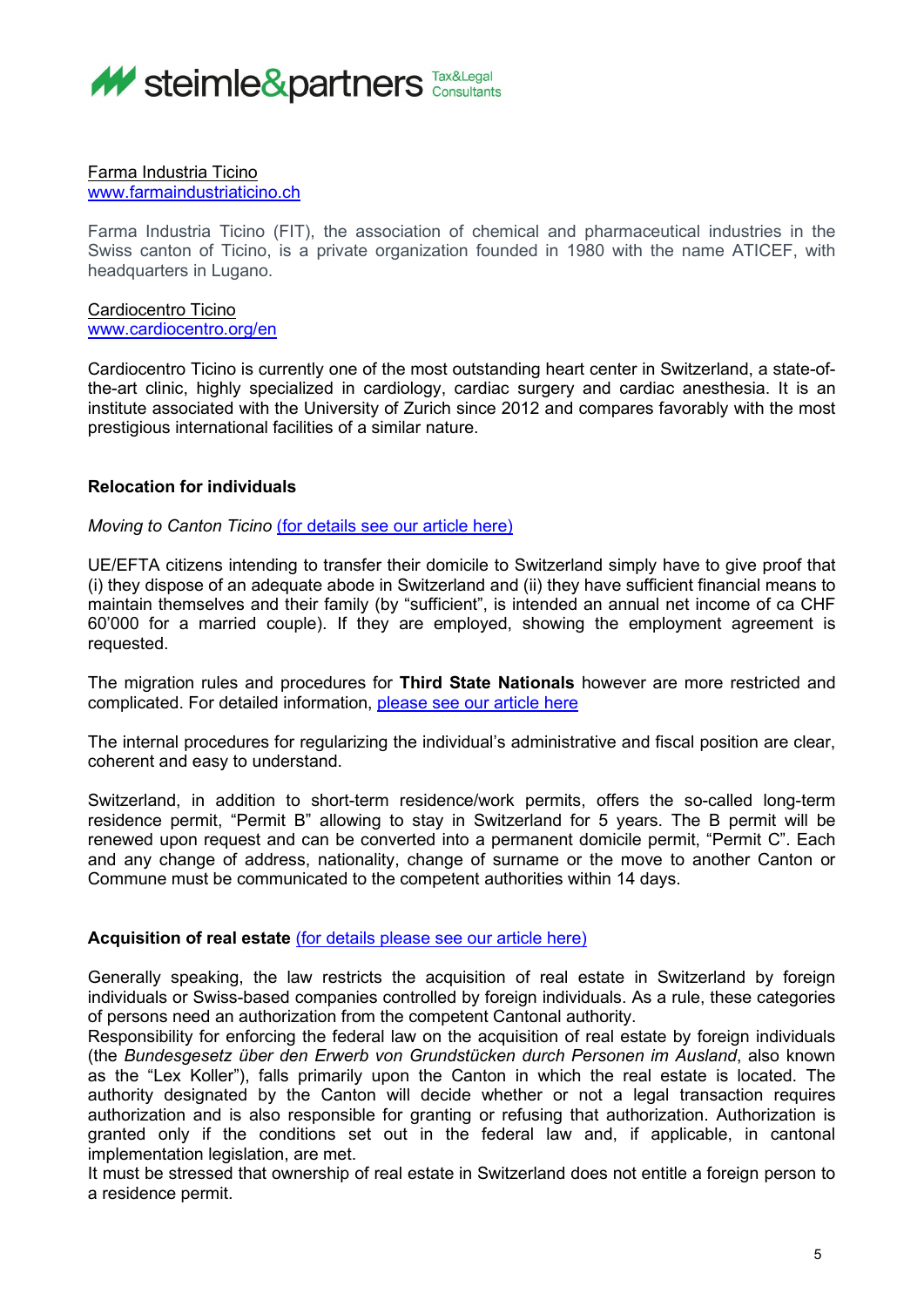

The following persons do not require authorization to purchase real estate in Switzerland:

- **EU and EFTA citizens**: holders of a B stay permit have the same rights as Swiss citizens resident in the country and therefore they have freedom to buy any property in Switzerland for their personal use as a primary residence, a second home and residential or commercial properties also for investment purposes.
- **Third State Nationals**: holders of a residence permit B having their effective fiscal domicile in Switzerland are allowed to purchase without authorization his/her primary residence exclusively for personal use. The acquisition of an unusual large property as primary home requires a confirmation from the Cantonal authority.
- Third state nationals having their effective fiscal domicile in Switzerland only have freedom to buy and invest in properties once they have obtained the domicile/settlement permit C.
- . A second home is only available for acquisition provided the individual with a stay permit B obtains an authorization form the authority.

Authorization to purchase a holiday home (single-family dwelling or serviced flat) may be granted under certain circumstances to foreign individuals. The dwelling must be in a place designated by the Cantonal authorities as a holiday resort. Moreover, every authorization must be deducted from the annual quota assigned to the Cantons by the Confederation for holiday homes and serviced flats.

Real estate that is used for professional, commercial or industrial activities (with the exception of real estate acquired for the building, sale or rental of housing) may be acquired without authorization.

More information can be found on the Federal Department of Justice and Police website: <http://www.ejpd.admin.ch/content/dam/data/wirtschaft/grundstueckerwerb/lex-e.pdf>

# **Overview of Swiss taxation for individuals** (for details please [see our article here\)](http://steimle.marketingtherapy.de/wp-content/uploads/2022/04/Ordinary-taxation-of-individuals-edition-2022.docx.pdf)

Generally speaking, taxation on income occurs at three levels: federal, Cantonal and municipal (Communal) and is assessed pursuant to the principle of self-declaration.

Wealth taxes are levied at Cantonal and municipal level, not at federal level, and are calculated and charged separately from income tax.

Swiss residents are subject to worldwide taxation on income and wealth with the exception of real estate located outside Switzerland.

As a rule, capital gains are not subject to tax if realized on disposal of private movable assets, so capital gains on securities are for example fully tax exempt.

Natural persons who work as employees (with a B permit) are subject to tax at source, deducted directly by the employer, replacing the direct federal, cantonal and municipal taxes on such salary income. However, each and any other income and each and any wealth element must be declared with an ordinary tax return.

Natural persons without tax residency in Switzerland are subject to a limited tax liability (also at source) based on their economic affiliation, if they generate income in Switzerland. This refers, inter alia, to managers of non-Swiss companies with a branch in Switzerland.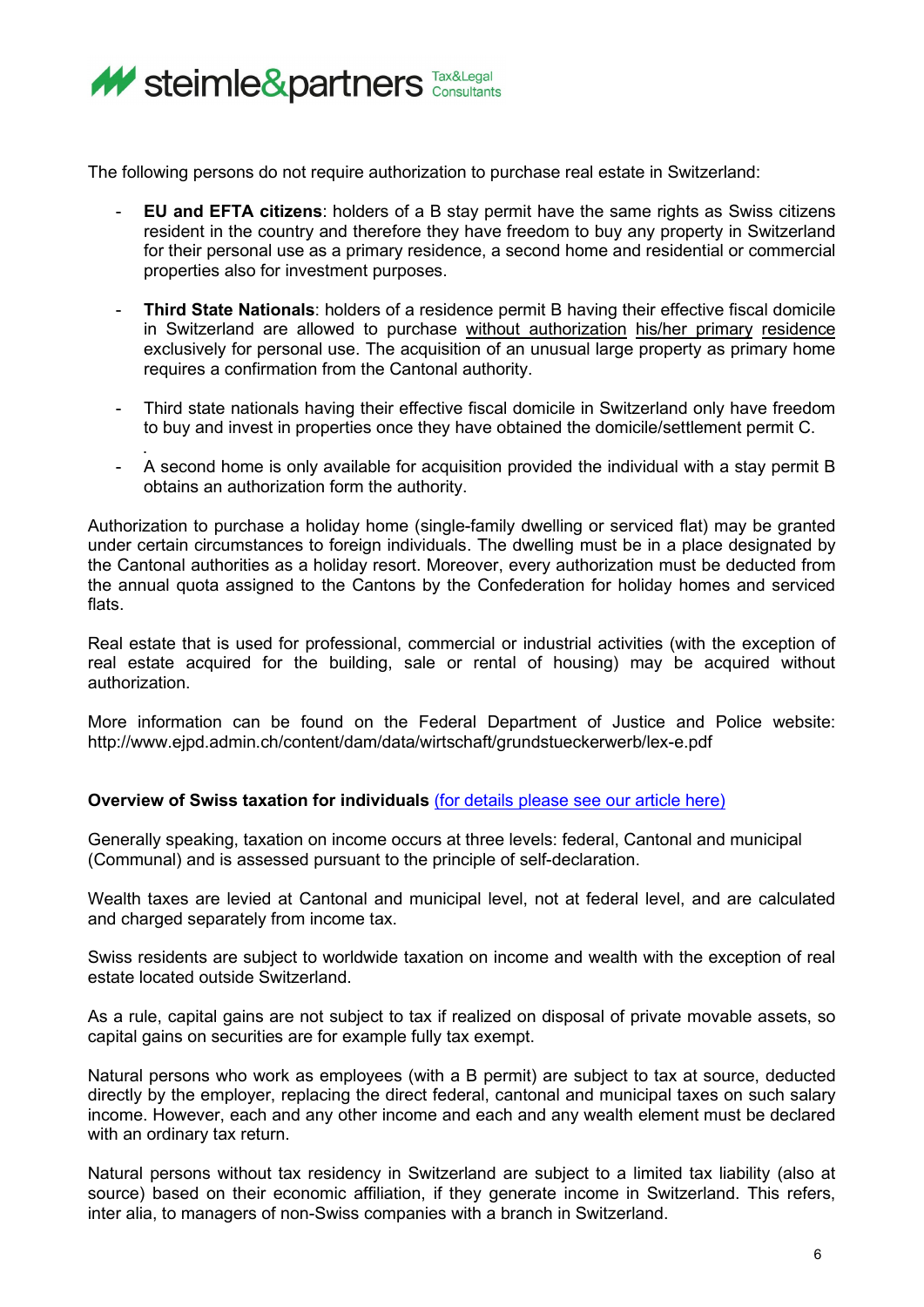

Resident aliens who are not engaged in any gainful activity in Switzerland and who are not Swiss citizens, may be eligible for lump sum taxation based on deemed taxable income, which is a function of the living expenses the taxpayer incurs in Switzerland and worldwide for himself and his family. The tax due is, in principle, the higher of the tax ordinarily due on Swiss sourced income and wealth or the tax due on seven times the rental expense or the deemed rental income. The minimum taxable income has been harmonized all over the Swiss cantons: for 2016, in Canton Ticino it is CHF 400,000 for income taxes and CHF 2 million for wealth tax. This minimum taxable income/wealth is applicable to EU/EFTA citizens. For third country citizens a higher tax base applies.

To avoid or mitigate double taxation in Switzerland and abroad, Switzerland has double- taxation agreements with more than 80 countries.

For a comparison with other cantons please refer to the following link of the Swiss Tax Administration: [Calculate income tax \(admin.ch\)](https://swisstaxcalculator.estv.admin.ch/#/calculator/income-wealth-tax)

**Canton Ticino does not impose taxes on donations and succession in direct line.** 

**Reform of the Swiss succession law: in line with the modern family and the business succession needs** [\(for details please see our article here\)](http://steimle.marketingtherapy.de/wp-content/uploads/2022/04/Reform-of-the-Swiss-succession-law-in-line-with-the-modern-family-and-business-succession-needs.pdf)

The new provisions on inheritance law, which will come into force on 1 January 2023, will increase the possibilities for testators to plan their assets and beneficiaries (who will be able to have a larger share of their estate available than under current law) while retaining scope of the legitimate portion of inheritance under current law and thus protecting the family.

The most important new feature of the reform concerns the reduction of the legal reserves or reserved portions (guaranteed minimum inheritance) of descendants from the current 3/4 to 1/2 of the right of inheritance, and the abolition of the reserved portion of parents. The legal portion of the surviving spouse and registered partner remain unchanged. However, by reducing the legal portion of the other heirs, it is intended to allow the testator to leave a larger share to, for example, a stepson or a cohabiting partner.

### **Social security system**

Switzerland has a close-knit network of different types of social insurance, which offers persons living and working here, and their dependents, a broad protection against risks whose financial consequences could not be covered without insurance.

The Swiss social security system is divided into five areas:

- old-age, survivors' and invalidity insurance (three-pillar system)
- protection against the consequences of illness and accidents
- income compensation allowances in case of military service and maternity
- unemployment insurance
- family allowances.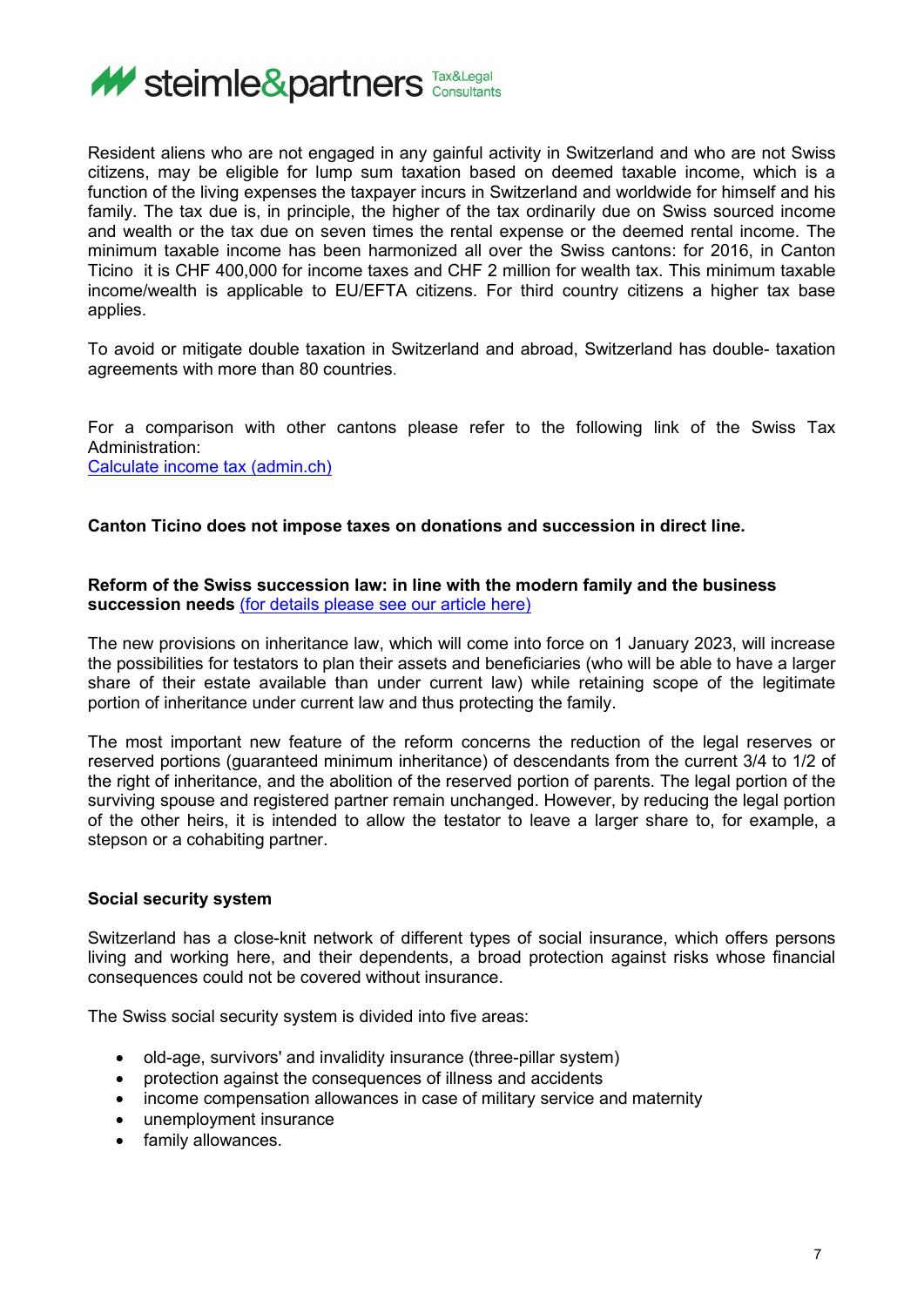

These different types of insurance offer protection in the form of pensions, unemployment benefits and family allowances, as well as paying for costs incurred through illness and accidents. The benefits paid out by the different types of social security, are in principle financed by contributions levied on income. For the health insurance, each person insured pays a premium. The Confederation and the Cantons contribute different amounts to the social security fund of the basic pension and invalidity insurance or finance them either in toto (supplementary benefits) or by subsidizing premiums for persons with very low incomes (reduced premiums for health insurance). For more information please visit the website of the Federal Social Insurance Office:

[Overview of social security in Switzerland \(admin.ch\)](https://www.bsv.admin.ch/bsv/en/home/social-insurance/ueberblick.html)

### **Business environment** [\(for details please see our article](http://steimle.marketingtherapy.de/wp-content/uploads/2022/04/Legal-and-fiscal-aspects-of-setting-up-business-in-Canton-Ticino-2022-Edition-1.pdf) here)

### **Lugano, an important financial services center in Switzerland**

- About 40 banks operating at the national and international level.
- More than 1000 players in private banking, asset management; portfolio management, tax and legal advice, wealth management, business investment and financing, and logistics.

The financial industry is supported by the Centre for Studies in Banking and Finance, Centro Studi Villa Negroni [www.csvn.ch](http://www.csvn.ch/) 

## **Regional Headquarters**

The main attractions for setting up regional headquarters in Ticino thus consist of corporate tax advantages combined with a well-developed business-friendly infrastructure, central location, quality of life, support by the authorities and a large, well-qualified and motivated human resources pool. These features will be even more relevant in the future, given the trend toward lean headquarters, virtual and distributed organization and value-creation through shared services. Other factors linked to the existence of specific industry clusters make it particularly attractive for business activities linked to

- High-tec and nano tecnology
- Fashion and luxury goods
- Electronics and electrical engineering
- Design and new materials
- Drugs and life sciences, chemicals
- Trading and distribution across Europe

# **The International Logistic District**

Thanks to its geographical position on one of the major arteries of transportation between Northern and Southern Europe, the Ticino has always had a special interest in logistics. In particular, the Mendrisio area has the highest concentration of enterprises in this sector, with a complete range of services.

In Chiasso, 54 transportation companies with a workforce of over 1,000 people put Canton Ticino in first place on a national level with regard to freight income and in second place in the transportation of goods. The logistics sector is largely responsible for the economic surge of the Ticino within the framework of globalization.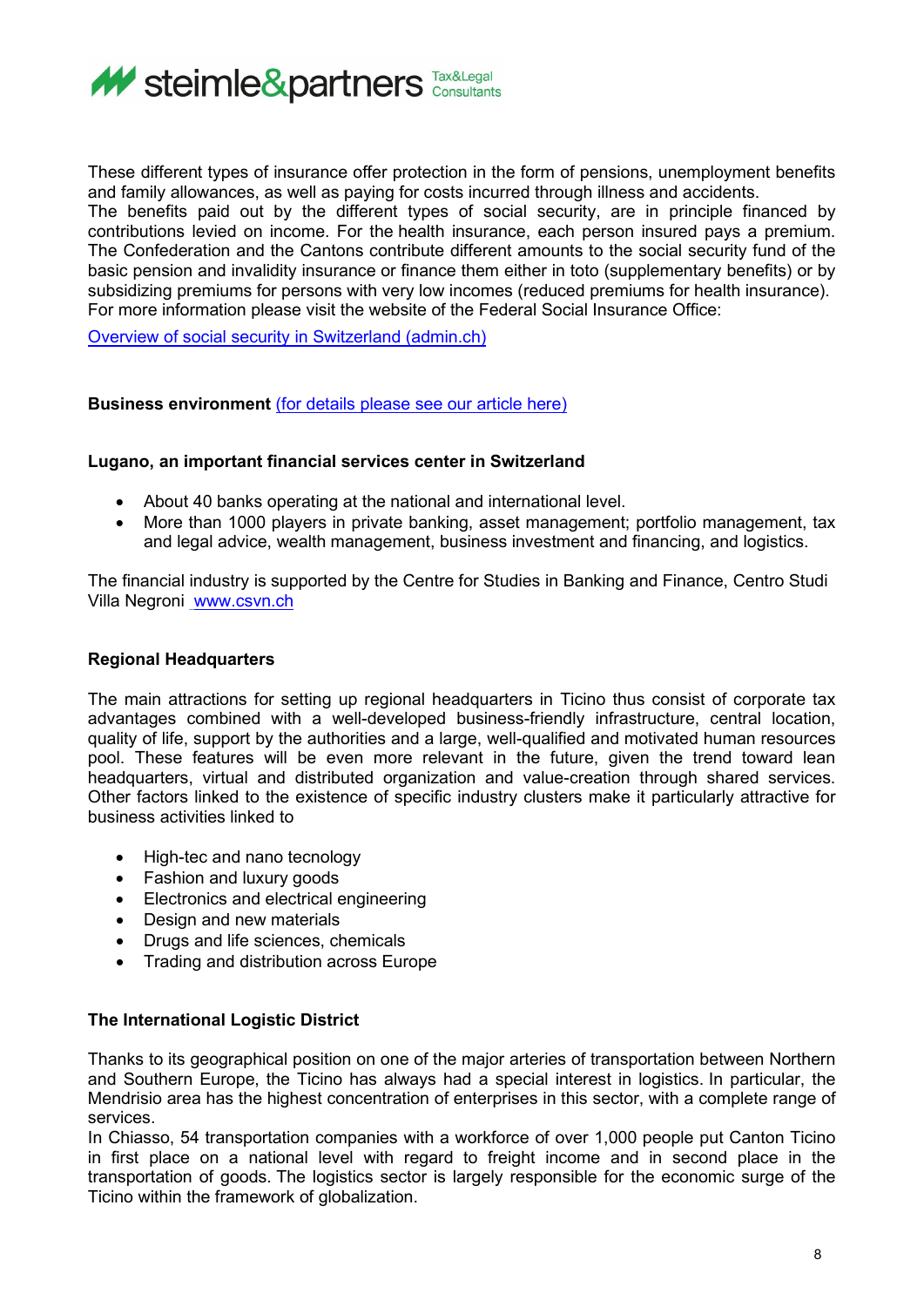

## **Business start-up and corporate taxation**

### Establishing a sole proprietorship

The family name must constitute a key component of the sole proprietorship's name (Art. 945 para. 1 CO). Registration of the sole proprietorship in the Commercial Register at the place of business dependents on type of business and turnover. Registration is required for a business carried out in a commercial manner with an annual turnover of minimum CHF 100, 000.\*

### Establishing an SA/AG (corp./plc.)

In principle, the following applies:

- 1 founder (Art. 625 CO)
- At least 1 member of the board of directors or officer domiciled in Switzerland (Art. 718 para. 4 CO)
- Minimum share capital: CHF 100,000.

### Establishing a SAGL/GmbH (L.L.C.)

In principle the following applies:

- 1 founder (Art. 775 CO);
- At least 1 manager or officer domiciled in Switzerland (Art. 814 para. 3 CO);
- Minimum share capital: CHF 20,000.-

CO = Swiss Civil Code

### Self-employment

As a general rule, EU/EFTA citizens with a B permit (residence permit) and their spouses can become self-employed.

Non-EU/EFTA citizens without a stay or permanent residence permit can only become selfemployed if the planned endeavor is economically meaningful and the required financial and operational conditions are met. The application forms and documents (incl. a business plan) are examined by the competent authorities.

A dedicated vehicle for the financial sector: the Swiss-made limited partnership

In order to establish a suitable legal framework for providing risk capital, the Federal Act on Collective Investment Schemes (Collective Investment Schemes Act or CISA) introduced the limited partnership for collective investments (LPCI), which corresponds to the limited liability partnership (LLP) familiar to common law countries.

Managers and investors who want to establish a form of LLP have therefore the option of establishing the company in Switzerland and are no longer forced, as in the past, to set up their company in Luxembourg, Ireland or the Channel Islands (specifically Jersey and Guernsey).

### **Overview of Swiss Corporate Taxation**

Tax resident companies are subject to direct taxation at the federal, Cantonal and municipal level on profits realized:

- Federal rate 8.5%
- Cantonal rate 7.76%
- Municipal rate Cantonal tax multiplier (from 50 to 100%)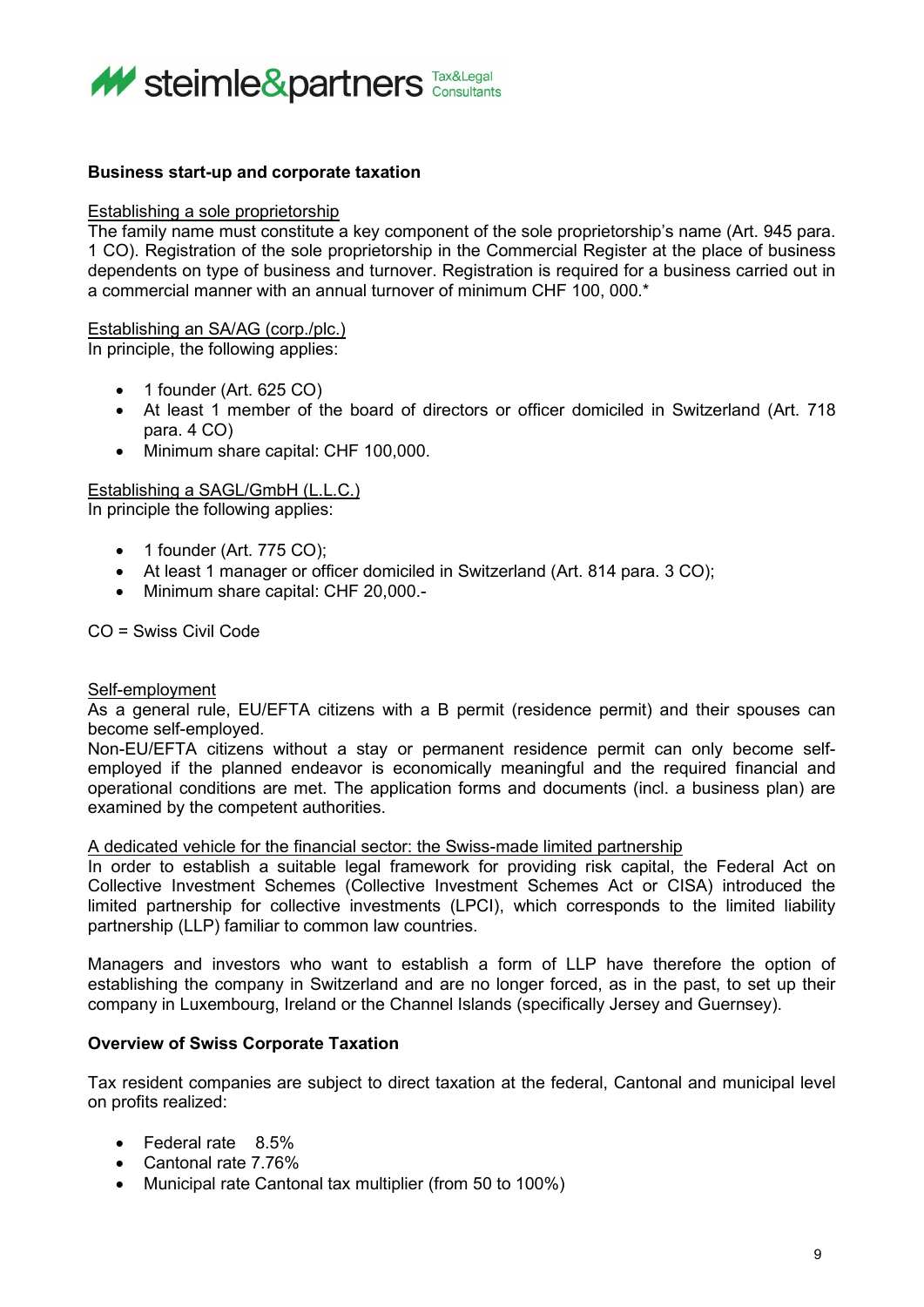

According to Ticino's fiscal law, corporate taxes are considered negative income components which are therefore deductible as costs.

At the Cantonal and municipal level, there is also a capital tax equal to 1.5‰ of the equity owned (company's capital + reserves + undistributed profits).

An anticipatory tax of 35% is charged when profits are distributed. The withholding tax is collected at source, levied on income derived from movable property (especially on dividends), on prizes from lotteries and on certain insurance payments.

For non-resident taxpayers, the withholding tax represents a final tax burden. A partial or total refund is granted only if a double-taxation agreement has been concluded between Switzerland and the country of residence of the beneficial owner of the income. In an intercompany relationship between a parent company and its subsidiary company located in Switzerland most of the Treaties provide for a nil Swiss withholding tax on dividend distributions. Outbound payment of royalties are tax exempted.

Following the regulations introduced in Switzerland as of 1 January 2020 regarding tax reform and the OASI (AHV/AVS) Financing, and which have led to the repeal of cantonal tax privileges, the Canton of Ticino has introduced specific tax incentive measures in favour of:

- the economic innovation,
- creation of patents and their exploitation,
- research and development (R&D) activities which represent a new opportunity to strengthen its innovation incentive strategy.

More information can be found in the dedicated article, available at the following link: [Advantageous Swiss and Canton Ticino business tax reform](http://steimle.marketingtherapy.de/wp-content/uploads/2022/04/Advantageous-Swiss-and-Canton-Ticino-business-tax-reform.pdf)

### Limited partnership for collective investments: fiscal treatment

For Cantonal income tax purpose (but not for 35% Federal withholding tax – anticipatory tax), the limited partnership for collective investments (LPCI) is subject to tax in accordance to the lookthrough principle (as long as it does not hold real estate located in Switzerland): as a result, income derived from the LPCI is taxed directly in the hands of the investors (limited partners). There is no tax on the distribution of capital gains by the LPCI to Swiss and foreign investors if the investors have held the investment in their private wealth. LPCI has to account separately for income and capital gains due to the fact that dividend and interest income trigger in principle the 35% Swiss anticipatory tax. Refund is available in full for Swiss resident investors whereas a nonresident investor can reclaim the withholding tax in full (or, alternatively, the Federal Tax Administration may not levy any withholding tax at all) if at least 80% of the fund's earnings are foreign-sourced ("Affidavit" procedure). If foreign-sourced earnings amount to less than 80%, a non-resident investor can reclaim Swiss withholding tax on the basis of an applicable double taxation treaty.

If more than 50% of the fund's earnings are interest income, the interest article (*Article 11, OECD Model Tax Convention on Income and on Capital (MTC)*) applies and a full refund of the withholding tax is granted under most Swiss double taxation treaties.

If more than 50% of the fund's earnings are dividend income, the dividend article (*Article 10, MTC*) applies, resulting in a residual tax of 15% under most Swiss double taxation treaties.

The Swiss general partner is in principle ordinarily taxed in accordance to the Cantonal corporate tax rules of his or her place of residence.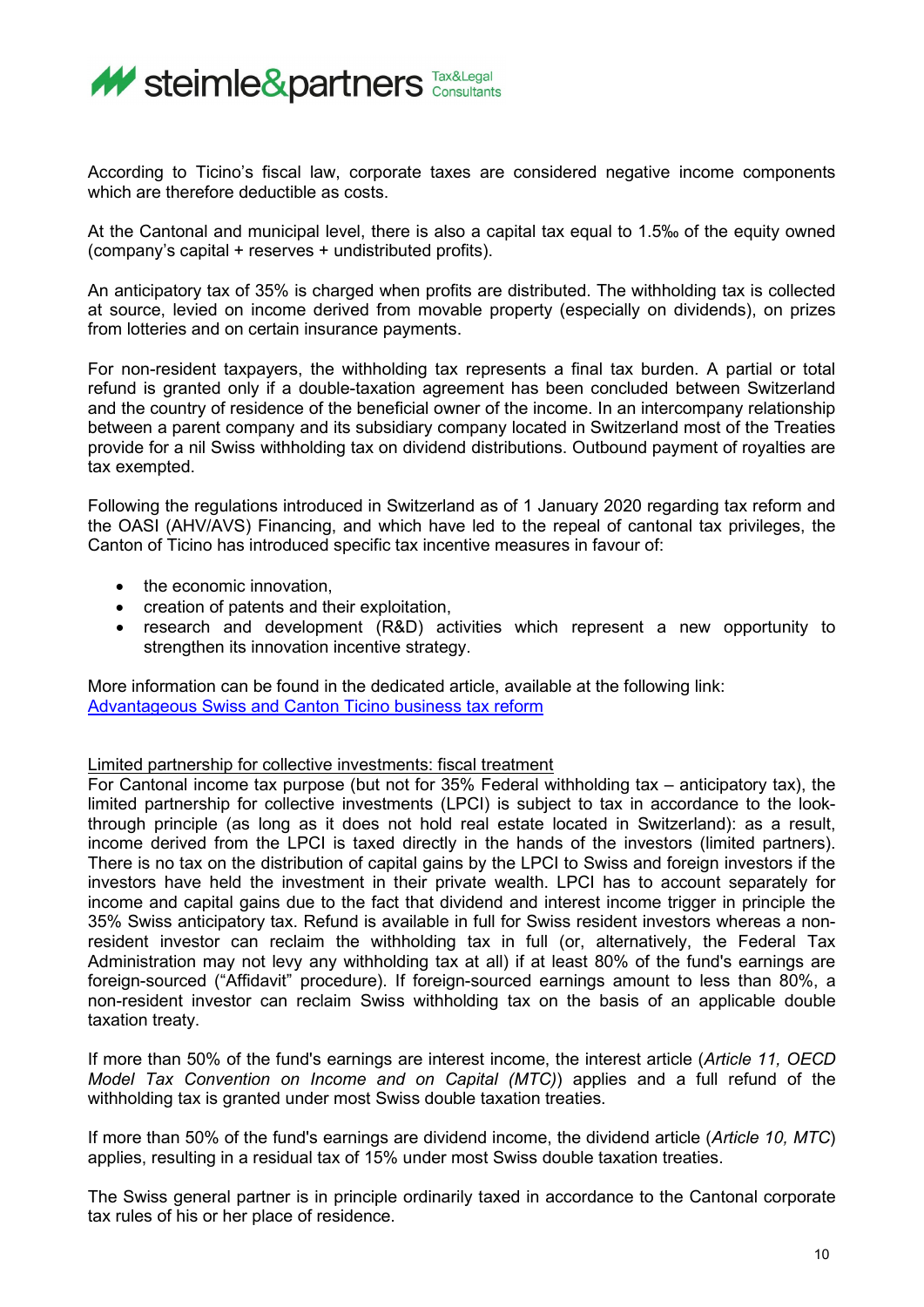

## **Cantonal Incentives**

As for entrepreneurial activity, Canton Ticino has developed programs aimed at encouraging and sustaining investments in specialized sectors such as innovative technology.

Completing the business support measures for industrial and craft businesses, as provided for by law to encourage economic innovation, are contributions towards the expenses of participating in specialised fairs of national and international importance. Even in this case, there are grants covering up to 50% of the chargeable expenses, such as the registration at the fair, the rent of the exhibition area, the staging of the event and the cost of renting a stand.

The Law on Economic Innovation (L-inn) and Cantonal tax reform to incentivize and support companies qualified as innovative ones and their investors:

Canton Ticino has prepared a series of concrete measures providing incentives for new industrial initiatives with a high technological value and an innovative nature. The legal basis is laid down by the Law on Economic Innovation (25 June 1997).

Important and advantageous tax measures are in force since start of the years 2018 to provide tax incentives for investors in innovative startups as well as for the transmission of shares and donations to benefit innovative companies.

# **Canton Ticino Economic Promotion Office (Ufficio per lo sviluppo economico)**

Viale Stefano Franscini 17 CH-6501 Bellinzona Phone: +41 (0)91 814 35 41 Fax: +41 (0)91 814 44 57 Email: [dfc-use@ti.com](mailto:dfc-use@ti.com) [www.ti.ch/promozione-economica](http://www.ti.ch/promozione-economica)

### **Impact Hub Ticino**

<https://ticino.impacthub.net/en/>

### **Greater Zurich Area Foundation**

[Canton Ticino | Greater Zurich \(greaterzuricharea-stiftung.ch\)](https://www.greaterzuricharea-stiftung.ch/en/canton-ticino)

## **Swiss useful information sources**

[Swiss information portal](https://www.eda.admin.ch/aboutswitzerland/en/home.html/es) [www.ch.ch/en](http://www.ch.ch/en)

[The Federal Authorities of the Swiss Confederation](https://www.admin.ch/gov/en/start.html)

[Federal Office for Social Insurance](https://www.bsv.admin.ch/bsv/en/home.html)

[State Secretary for Migration](https://www.sem.admin.ch/sem/en/home.html)

[Federal Office of Public Health](https://www.bag.admin.ch/bag/en/home.html)

[Federal Institute of Intellectual Property](https://www.ige.ch/en/)

[Swiss Federal Tax Administration](https://www.estv.admin.ch/estv/en/home.html)